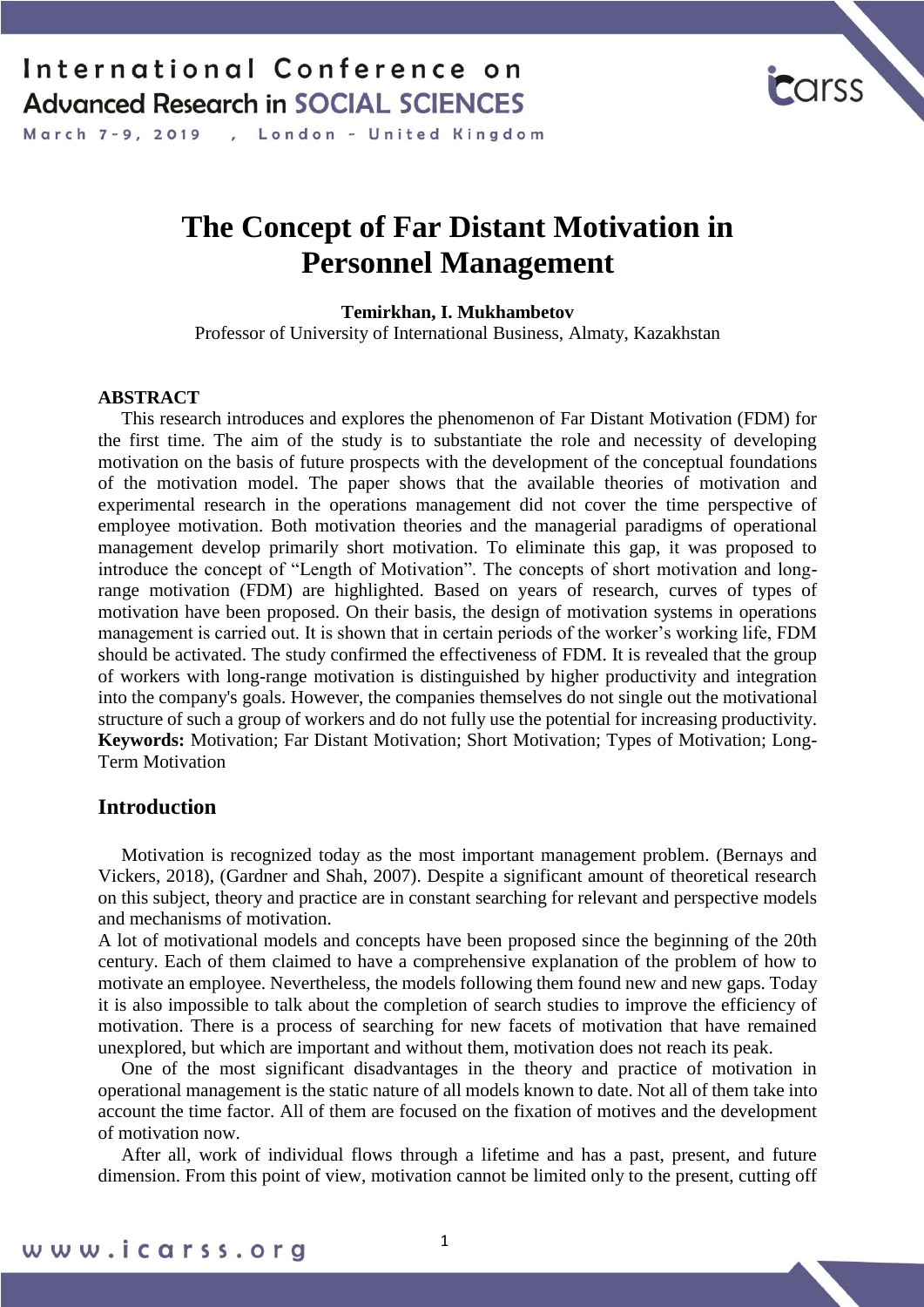

March 7-9, 2019 , London - United Kingdom

> both the past and especially the future tense. Motivation is a conscious process in which the future dimension necessarily takes place and it is necessary to study it necessarily by connecting it with more distant perspectives for the employee (long-term motivation).

> This article attempts to justify a new approach to motivational theory and personnel motivating. This will make it possible to form a new managerial paradigm based on motivation in time and taking into account time (distance of motivation). Moreover, among the time perspectives, longterm perspectives and, accordingly, long-term motivation or Far Distance Motivation (FDM) play a special role. A new look at motivation through the prism of time will make it possible to activate FDM, as more sustainable and more effective type of motivation than today's widespread motivation for short time distances (Short Motivation).

### **1. Motivational Theories and Approaches: Review and Classification**

 Different theories of motivation are divided into two categories: The Content Theories of motivation and The Cognitive Theories of Motivational.

Table 1 below lists the widely known concepts within two theoretical approaches. Table 1 Classification of conceptual models and approaches to motivation

| <b>The Content Theories of Motivation</b>                                       | The Cognitive Theories of Motivation            |
|---------------------------------------------------------------------------------|-------------------------------------------------|
| Maslow's hierarchy of needs                                                     | Leon Festinger's Theory of Cognitive Dissonance |
| McCleland's Acquired Needs Theory                                               | Deci and Ryan's Cognitive Evaluation Theory     |
| Alderfer's ERG(Existence, Relatedness and                                       | Fritz Heider's Balance Theory                   |
| Growth) Theory                                                                  |                                                 |
| Herzberg's Two-Factor Theory of Motivation                                      | Osgood and Tannenbaum's Congruity Theory        |
| Hackman and Oldham job characteristics model.<br>McGregor Theory X and Theory Y | Atkinson's theory of achievement motivation     |
|                                                                                 | Vroom's expectancy theory                       |
|                                                                                 | <b>Adams' Equity Theory</b>                     |
|                                                                                 | Porter and Lawler's expectancy                  |
|                                                                                 | (attitude-performance) model;                   |
|                                                                                 | Skinner's Reinforcement Theory                  |
|                                                                                 | Ouchi's theory Z                                |
|                                                                                 | Participative management concept                |
|                                                                                 | Kelley's theory of causal attribution           |
|                                                                                 | Locke's goal setting theory                     |
|                                                                                 | Rotter's locus of control scale                 |

#### **1.1. The Content Theories of Motivation**

 Known conceptual models of this approach are based on the identification of internal drivers. In the first theories of motivation, needs were considered as motivators of activity. The most famous of these is the Maslow's hierarchy of needs (Alejeal, 2018). There was a lot of modification subsequently by Gardener&Lambert, Alderfer, Herzberg. McCleland. (Yukl, 2018).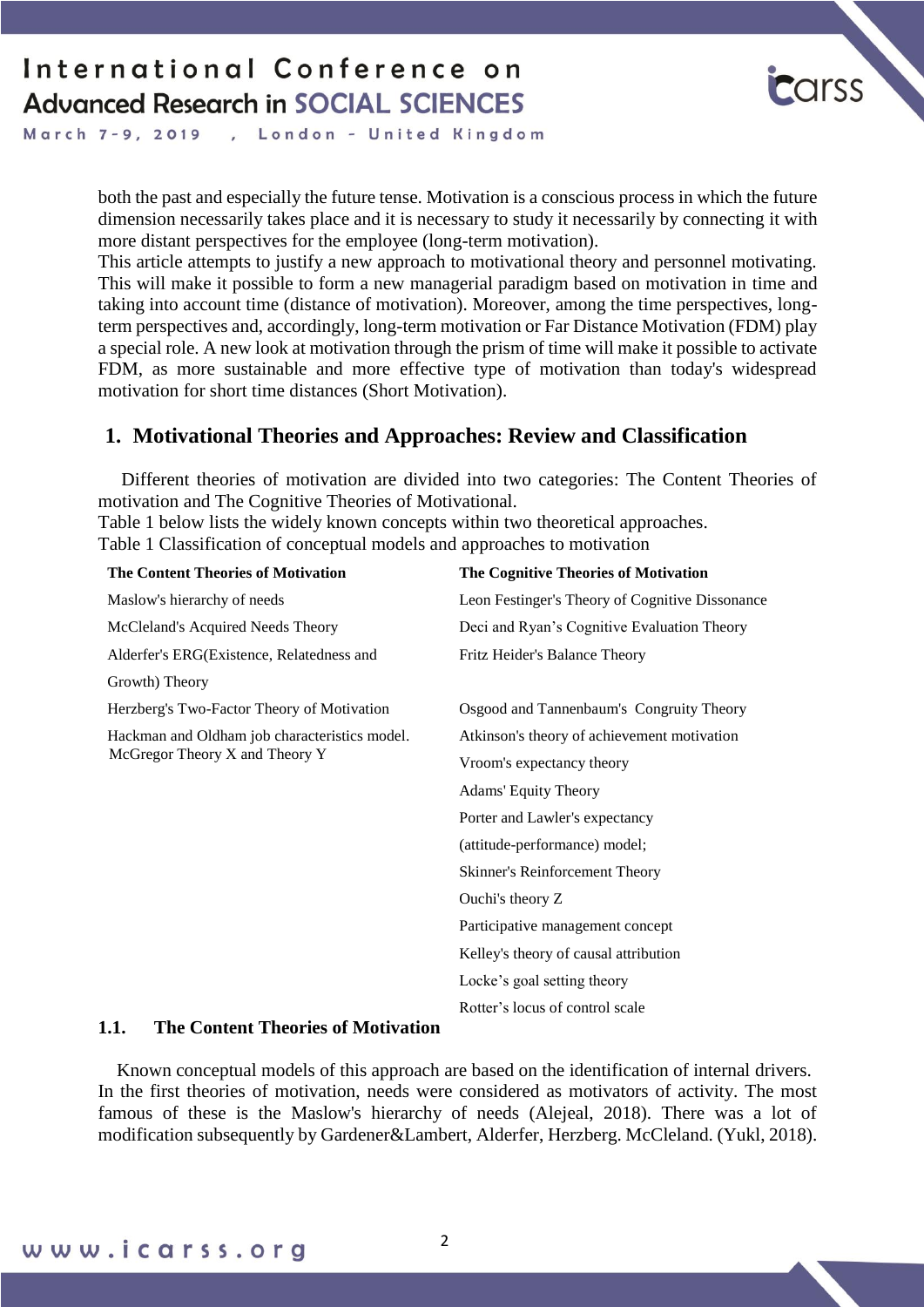

March 7-9, 2019 , London - United Kingdom

> At the next stage of development, the Content Theory of motivation was enriched with behavioral concepts. Such behavioral development began from researches of Hull and Spence. (Kanfer et.al., 2012)

> The main idea of behaviorism is to study not consciousness, but behavior. At the same time, behaviorism studies only the empirical connections between stimuli and the person's reaction to them. Based on the study of relationships, the most effective motivational stimulus are distinguished. This allows you to develop an effective motivation system with practical suggestions and recommendations to support the found incentives. The task of the researcher is to find this need, formulate and develop incentives (Pinder, 2015). Hull himself (Hull) created the concept of drives. According to her, a person tries to avoid change and drives are aimed at neutralizing change.

> The main disadvantage of a meaningful approach to motivation is a purely mechanistic approach to human behavior as subject to the influence of the hierarchical composition of needs. Obviously, a hierarchy of needs can determine overall behavior, but is not an absolute determinant. In real life and in real situations, many situational factors often come into force.

> In general, it should be recognized that this approach dominates among the majority of researchers, although there is still no unified and generally accepted classification of needs.

#### **1.2. The Cognitive Theories of Motivation**

 The Cognitive Theories of Motivational analyze how a person distributes efforts to achieve different goals and how he chooses a particular type of behavior. The researchers within the framework of these concepts, in principle, do not deny the existence of needs and their influence on the command. However, they believe that behavior is determined by the perception and expectations of the person in a particular situation, as well as the consequences of the chosen type of behavior.

The basis of this approach was laid by a number of studies and, first of all, Festinger's theory of cognitive dissonance, Heider's Balance model, Osgood and Tannenbaum's Congruity Theory (Latham, 2012).

 Deci and Ryan's Cognitive Evaluation Theory focuses on the composition of factors influencing the change in intrinsic motivation. (Vaisse and d'Argent, 2017). Atkinson believed that each person strives for success, avoids failures and has two corresponding motives: the motive of success and the motive of avoiding failure. (Mackay, 2007)

In their extended theory of expectations, Lyman, Porter and Lawler tried to combine many theories of motivation. Their model is based on such factors as effort; results; reward; abilities; knowledge; satisfaction (Allen and McCarthy, 2017).

 Locke's goal setting concept is based on the statement that motivation directly depends on the achievement of a specific goal. According to Adams'Equity Theory, employee motivation is determined by the organization's attitude to the employee and by how fairly the employee's labor activity is paid. (Nevid, 2013).

 Skinner's Reinforcement Theory claims that each employee acts as his own experience suggests. D.Rotter's locus of control concept is based on the statement that a person's motivation depends on the location of a person's control locus. (Ellliot, and Covington, 2001).

Kelley's theory of causal attribution develops the ideas of F. Heider and D. Rotter. The Hackman & Oldham's job characteristics model is based on the correlation of some of the factors of work and attitudes of employees towards it. According to the Participative management concept, an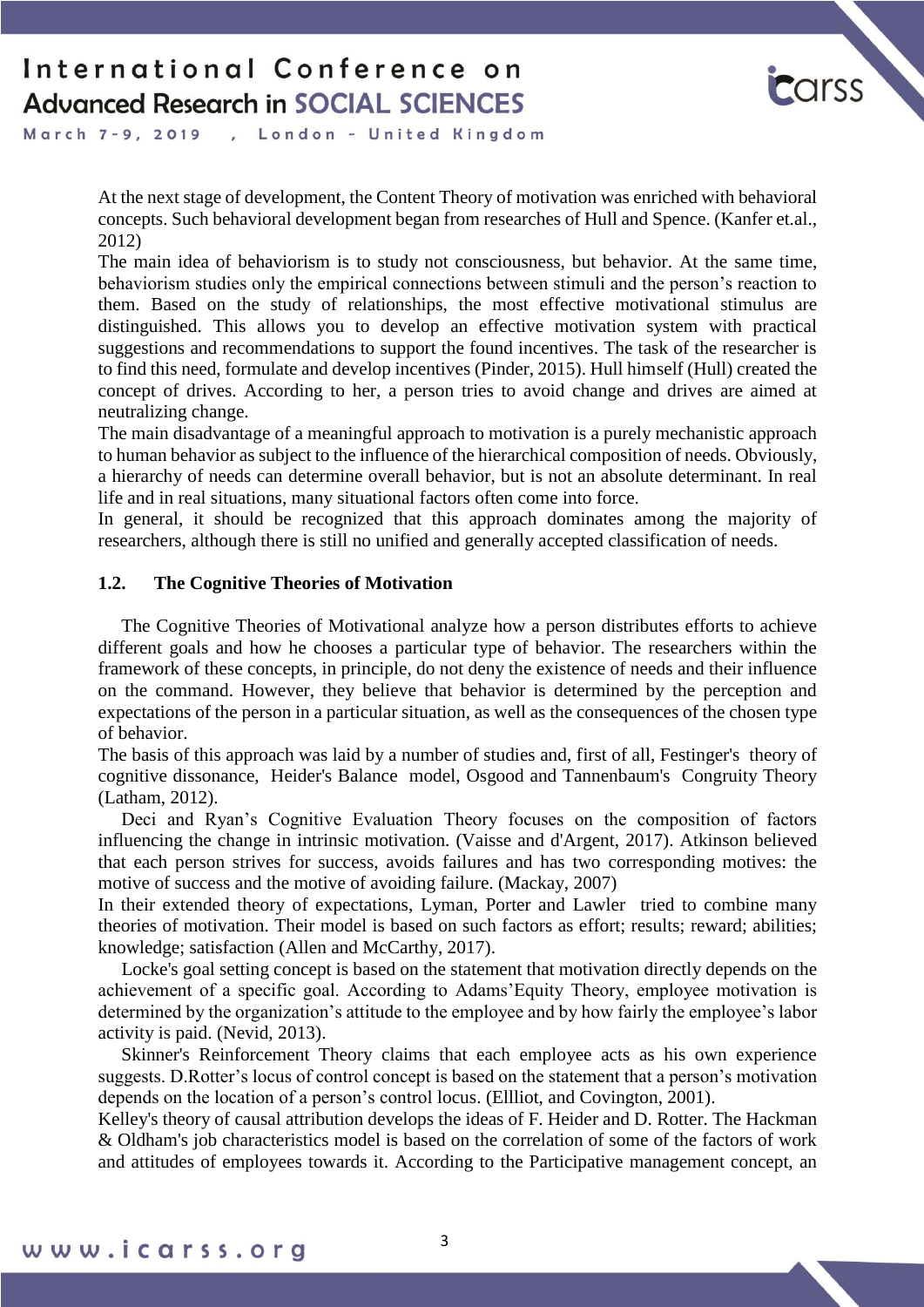

March 7-9, 2019 , London - United Kingdom

> employee who participates in the management of an enterprise will work more efficiently. (Vaisse and d'Argent, 2017).

#### **1.3. Other theories of motivation**

 Among the many other theories that are not included in the listed groups, the following can be mentioned.

- Young's Hedonic Motivational Theory;
- Psychoanalytic motivational theory of Z. Freud;
- Incentive approach.

### **2. Tools and Motivational Mechanisms for Operations Management**

 Along with motivational theories, methods and tools of motivation began to actively develop. In principle, theories and conceptual models only investigated the theoretical part without developing practice. Therefore, after them, the management investigated the applied aspects of the realization of theories. In operational management, they sought to test the most important conceptual provisions and develop tools suitable for practical use.

 A significant part of the research is devoted to the study of the role and influence on the behavior of an employee of financial incentives and, above all, wages. Studies have unequivocally confirmed the role of wages as the most important motivator of labor that affects labor productivity (Barbara et al., 2003), (Jonathan et al.,2002), Komaki et al., 1996).)

 As shown above, recognition of an individual is mentioned in many models as a motivator. Not surprisingly, many studies have also been devoted to confirming this phenomenon (Drake et al., 2007), (Hsiu-Fen, 2007), (Pinar, 2011), (Meyer et al., 2004). All of them confirmed the different effects that the recognition of the worker causes. Some scientists have separately studied different types of assessments of the merits (Baker et al., 1988), (Ludivine, 2002).

 Among the many important external factors that motivate or demotivate an employee, include management style. Many researchers have studied the relationship between motivation and management style (Ann, 1999), (Peter, 2015), (Pritchard & Ashwood, 2008), (Papazisi et al., 1995).

 Interesting are the studies of the relationship between management style and the degree of incorporation of an employee in a company's goal (Victoria, 2000), (Nguyen, 2017), (ID, 1983).

 However, it should be noted that, in general, the degree of exploration of motivational mechanisms in production management is significantly lower than the theoretical background in psychology. The interdisciplinary approach in the form of the implementation of a significant part of psychological research in the operations management lags far behind the accumulated amount of knowledge in psychology.

The managerial paradigms known in practice today are in practice largely oriented only to the most well-known models of motivation. Even a significant part of the above models of motivation is not always widely implemented in operational management. On the other hand, it should be recognized that the theoretical models of motivation themselves do not always appeal to the needs of operations management. A significant part of these models is based on research in the nonmanufacturing sector.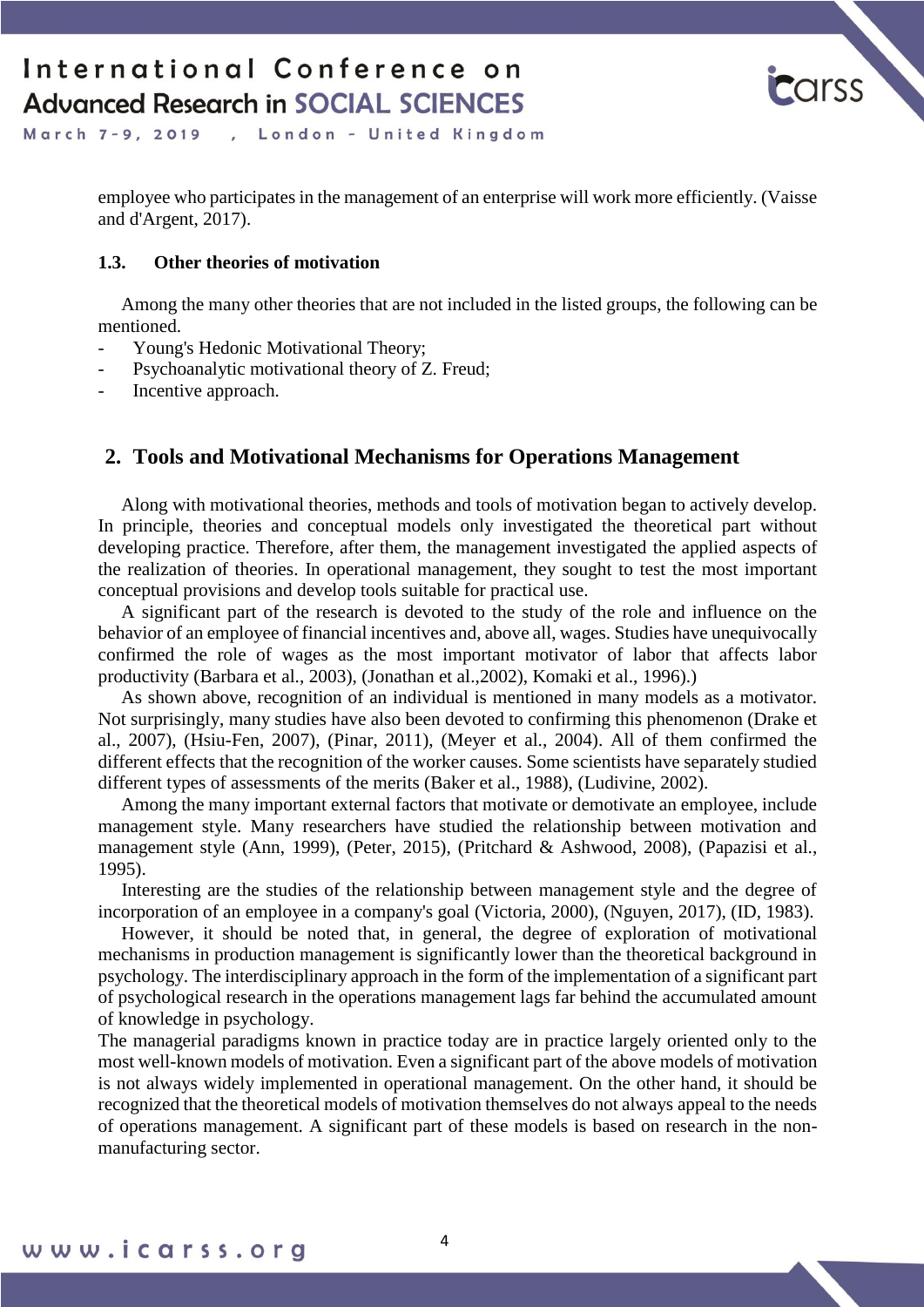

March 7-9, 2019 , London - United Kingdom

### **3. Far-Distance Motivation and Short Motivation: Conceptual Aspects and Frame**

 Even a simple overview of theoretical models of motivation shows how complex the intrinsic motivation of an individual or employee, who is the object of operations management study. Motivation is extremely flexible process, which is determined by personal circumstances, prevailing value orientations of the individual, external conditions, experience, etc. All this makes the concept of motivation rather unstable and variable due to its strong personalization.

However, it should be emphasized that there are some patterns inherent in the average individual, associated with its nature and social laws. It is on them that any model of motivation should be built.

 From this point of view, the time scale of motivation should be considered without a doubt as being inherent in the majority of individuals. There is a constant and basic part of the motivational factors are inherent in any person at any age. In the same time, it should be noted that for employees all or most of the motivational factors have a time dimension. Qualification can be considered as a qualification that one wants to achieve in many years. Wages are always accompanied by their desired level after many years. Satisfaction with the evaluation of the results of labor today is always accompanied by concern for a fair assessment after many years of productive working.

 Prospects, therefore, play a large role in human life. However, situational factors play an equally important role. To study their dynamics and relationships for 25 years, this role was periodically studied in various companies in Kazakhstan. In this case, situational factors of motivation that are associated with the present situation were called Short (short-term) motivation, and the factors, which are affiliated with prospects, and future was called as Far Distance (long-term) Motivation. According to the results of this study, the curves of changes in the Short and Far Distance (long-term) motivation of the employee during his life (figure 1) were constructed.



Fig.1. The dynamics of Far Distance Motivation and Short Motivation during an employee's life journey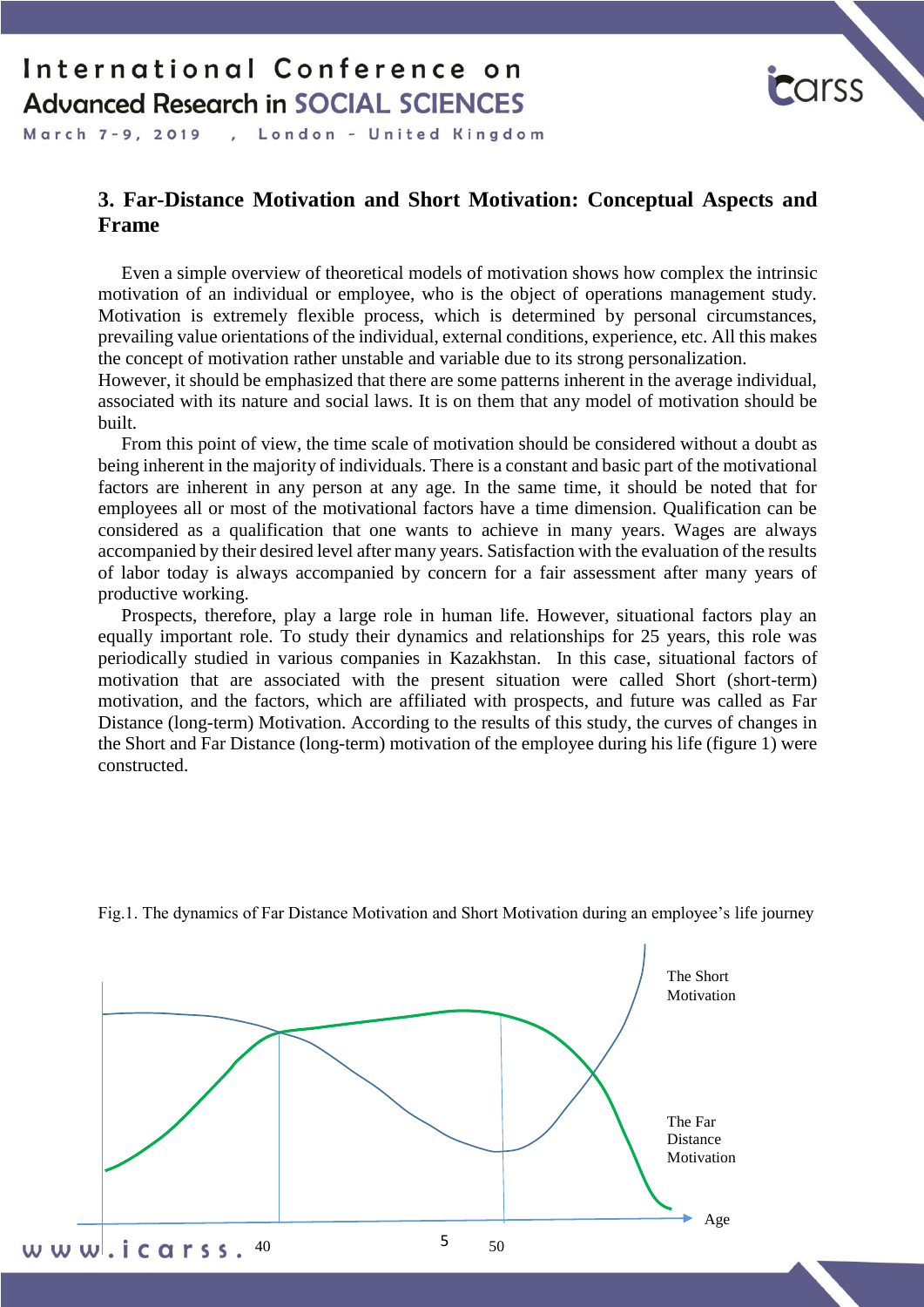

March 7-9, 2019, London - United Kingdom

 It was found that in the cohort of young workers (under the age of 40 years), the Short Motivation prevailing at the beginning of work begins to decline closer to 40. In contrast, the FDM by the age of 40 is increasing and stabilizing at a fairly high level. Up to 50 years, FDM grows more slowly and, having reached its peak by the age of 50, begins a gradual and accelerating decline. This is due to changes in career priorities and the transfer of priorities into personal life and family.

 The ongoing process of replacing motivation leads to the fact that short motivation has a completely opposite trend. At the intersection of the curves at points A and B, there is a change in the types of motivation.

#### **4. The managerial paradigm of FDM**

 As well as in theoretical models, the study of managerial paradigms in operational management also shows the lack of staff motivation prolonged over time. Modern models of motivation are not based on the flexible use of long-term types of motivation, but only on one type of motivation — the short one. Moreover, The Short motivation has always prevailed quantitatively in industry. However, in recent years, it has also received an ideological basis through the proliferation of flexible forms of work organization and staff outsourcing. This has led to a significant reduction in the average length of employment in companies. However, another compelling reason for the predominance of The Short motivation lies, nevertheless, in the absence of conceptual knowledge that is primary in relation to managerial paradigms.

 From this point of view, the value of Fig. 1 is that it shows how external motivation systems should be built in operations management taking into account the time factor. Without applying the concept of FDM, you can get a situation where instead of long-range motivation managers use short and vice versa. In addition, the task of the management system is to ensure that external stimuli (external motivation) are designed in unison with internal motivation, which will ensure the highest productivity.

 The concept of Length of Motivation for the practical use of the FDM conceptual model is advisable to introduce. The Length of Motivation and accordingly Length of Incentives has each stimulus.

Incentives are short if they have a motivation length up to year. Monthly salary, annual bonuses, benefits and compensation provided on an annual basis can included in composition of its.

 The Long-Length incentives are incentives that have a length of motivation for more than a year. In principle, this group of long-term incentives can be of different lengths from 2–3 years to tens of years and to the point of retirement. Companies can determine the points of assessment themselves. In the longest version, it is life-time employment, where the motivation covers the entire period of the employee's activity up to his retirement.

 Short motivation does not require special design as it is actually always present - all modern payment and labor motivation systems are built on the principle of short motivation. A company that uses both short and FDM should take into account that at the beginning of a working career, an employee is usually focused on short incentives and current needs. However, as the age increases and career goals stabilize, short motivation is replaced by long-range motivation,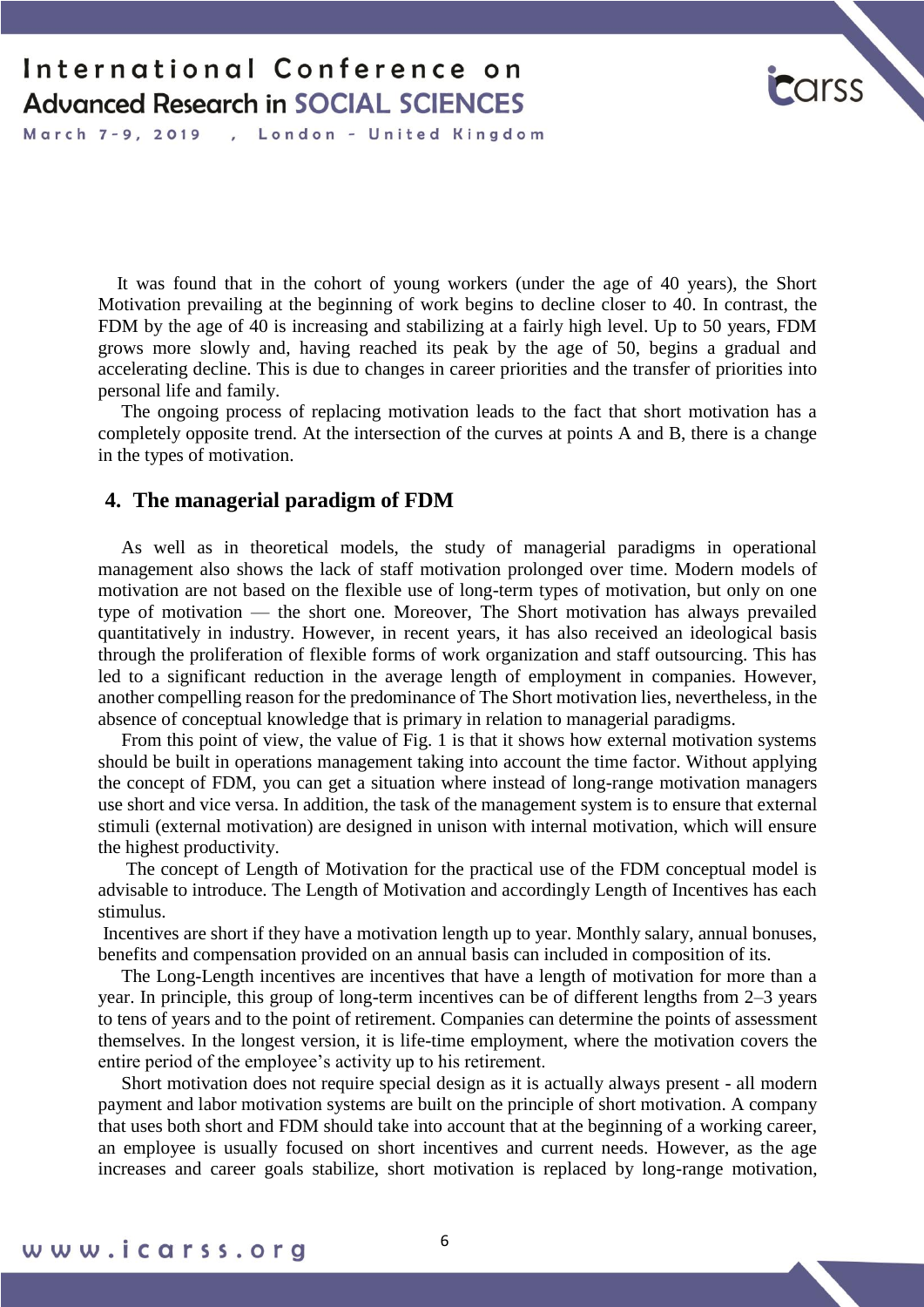

March 7-9, 2019 , London - United Kingdom

> employee settings own targets, opportunities are soberly evaluated, and changes in the profession are not considered. All this leaves an imprint on the desire for greater stability and planning in life. It is at this moment that the employee often lacks external incentives and attention from the Company, which could offer a mutually beneficial agreement on the future prospects of the employee in the company. This could be a mutually beneficial exchange of high employee productivity and guarantee the assessment of merit by company.

> Such a contract between the company and the staff focused on long-term cooperation of the parties contributes to the achievement of many goals. The payment of merit, a fair assessment of merit, the stability of the employee's high performance during a long length of motivation (but not a short one), quality, self-study and skill development of the employee, and other aspects should be included in the FDM system. Such a contract between the company and the staff focused on long-term cooperation of the parties contributes to the achievement of many goals. The payment of merit, a fair assessment of merit, the stability of the employee's high performance during a long length of motivation (but not a short one), quality, self-study and skill development of the employee, and other aspects should be included in the FDM system.

> Obviously, if the employer does not change the motivation system and the system of external stimuli at the point A, at the intersection of life orientations, the employee will have a feeling of dissatisfaction and tension. It is equally true that after point B, the company should not have paid so much attention to the length of incentives.

> The most complete picture of the FDM model embodies the Japanese system of life-long employment. True, in recent years, its role has dropped significantly, even in Japan itself. According to Japanese studies (Junya et al., 2011) the share of companies using long-range motivation in Japan today is about 30%. The researchers explain this by the same factors of globalization of the labor market, the development of flexible forms of labor, outsourcing, etc. However, regardless of these external factors, the internal motivation of a person always obeys his own laws and therefore FDM always takes place in the consciousness of the employee. In addition, these factors are more relevant to the cohort of young people, who, as follows from Fig. 1, prefer short motivation.

> However, it is impossible to automatically associate FDM with the entire composition of workers. Obviously, 30% of workers who prefer life-long employment are mostly in the category of workers aged 40 to 55. This cohort seeks stability and predictability. They prefer stable and perspective work, clarity of the future. It is already more difficult for them to compete with the young and their career has already reached a maximum. However, at the same time, the employees themselves are at the peak of their form and are able to benefit the company for a long time. During this period, it is necessary to strengthen their long-term motivation.

#### **5. Elements of FDM in personnel management**

#### **5.1. Research Methodology**

 We tried to study to identify the Future (Perspective) Orientation of workers and then compare their productivity and the assessment of the managers of these workers. The aim of the study was to identify two groups of workers - a group with a Short motivation and a group with FDM.

Hypothesis 1 consisted in the following - workers with FDM have a higher performance than those with Short Motivation.

Hypothesis 2 - productivity increases if the motivation system (external incentives) is provided with incentives aimed at Far distance.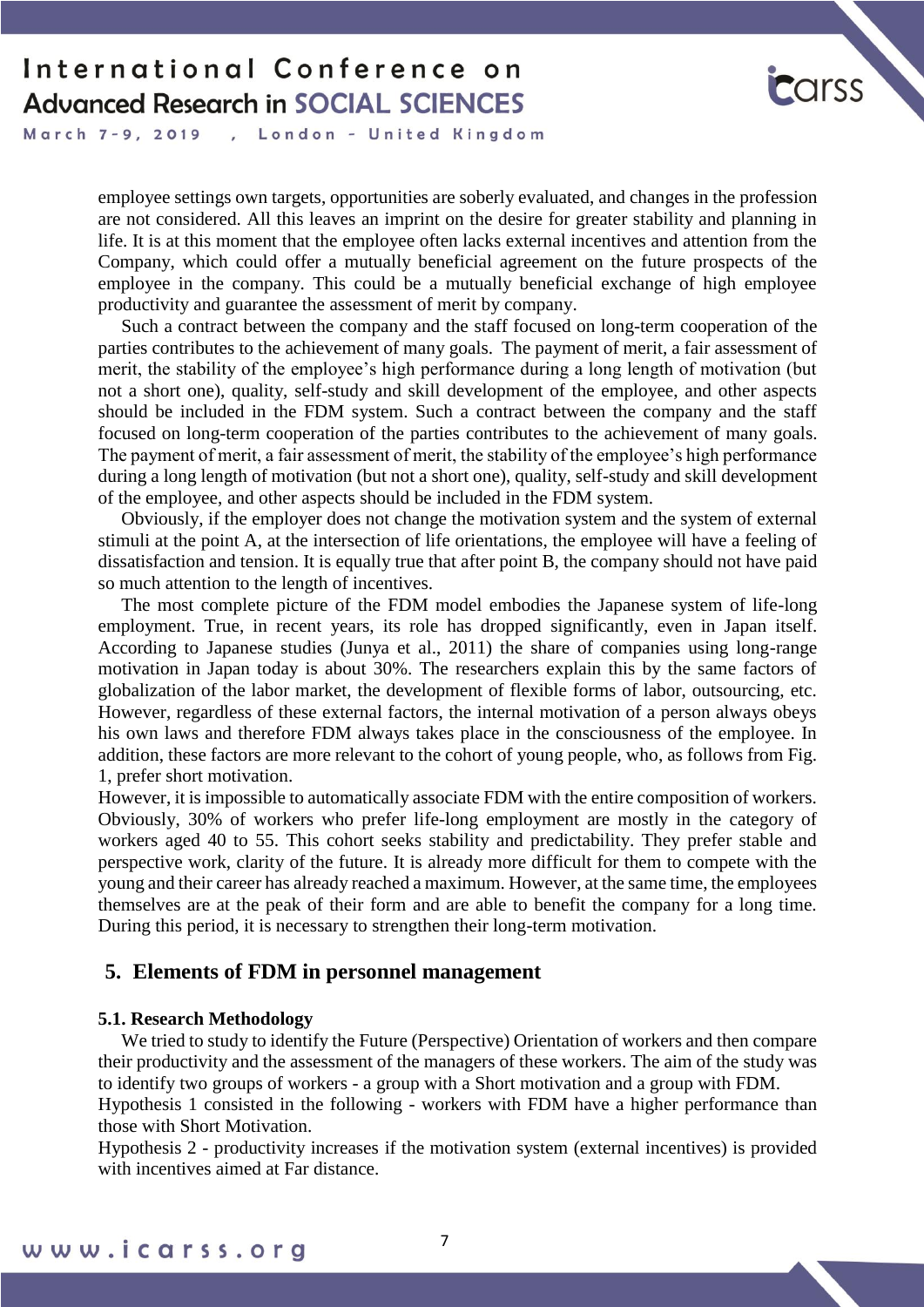

March 7-9, 2019 , London - United Kingdom

#### **5.2. The participants**

 The sample of this study consisted of 38 employees of the production department (36 men and 12 women). Their age ranged from 27 to 56 years ( $M = 34.7$ ,  $SD = 0.912$ ), and their nationality was mainly Kazakh.

 Out of the total sample, 18 had a secondary education, 6 had a higher education, or an incomplete higher education, the other 12 studied had a vocational education. The duration of institutionalization ranged from 1 to 12 years ( $M = 6$ ,  $SD = 3.51$ ).

Employees were interviewed according to a semi-structured guide specifically designed for the interview. In the second part of the guide, questions were focused on studying the future time perspectives of employees. These questions were developed based on an analysis of the literature on the Future Time Perspective (FTP) and are aimed at assessing various aspects of this design, such as content, degree, degree of realism, and density. The questionnaire was also aimed at identifying the presence of FDP elements in the company's system of motivation, that is, stimulating life prospects.

 Orientation timeline (Kalim et al., 2010) consists of 28 subjects, organized into 3 sub-scales, representing orientation to the past, to the present and the future, which must be classified according to 5 point Likert scale, ranging from "not quite right" to "very true."

In order to assess the temporary orientation of workers, the original version of the questionnaire was adapted for operations work. The factorial structure of the original scale was empirically confirmed. It was used for 210 workers, which is more than 4 times the number of variables analyzed. 20.6% of them were women aged from 22 to 58 years. The average age was 38.7 years  $(SD = 1.96)$ .

 Factor analysis is effective if there is a noticeable correlation between the source variables. To make sure that this is the case, a test is carried out on the Kaiser-Meyer-Olkin (KMO) selective adequacy criterion Test for Sampling Adequasy to the Bartlett's criteria for sphericity. This sample revealed a Kaiser – Meyer – Olkin selective adequacy criterion equal to 0.71, which significantly exceeds the critical value 0.5. A statistically significant Bartlett test for sphericity was also found. The  $\chi$ 2 statistics for testing, calculated on the basis of the correlation matrix determinant, showed that the probability of such values below the 0.05 threshold is 0.005. The null hypothesis may be rejected and the performance of factor analysis is appropriate.

As for the internal consistency of each of these factors, Cronbach's alpha coefficient is more commonly used in motivational research. In this case, they were 0.69, 0.68, and 0.71, respectively, for the factors of present, past, and future

After drawing the sample, data was collected from each employee at the workplace in the evening after work. An interview was conducted, which began with the filling of the time orientation scale.

#### **5.3. Results**

 To study the FDM orientation number of employees in the sample, it was established as a hypothesis that workers can more focused on the future than the present or the past.

For the entire sample, an analysis of statistical averages, obtained by a group of workers on three factors

- Oriented to the present  $(M = 9.51, SD = 0.73)$ ,

- oriented to the past  $(M = 5.76, SD = 0.68)$  and
- focused on the future ( $M = 8$ , 20; SD = 0, 76),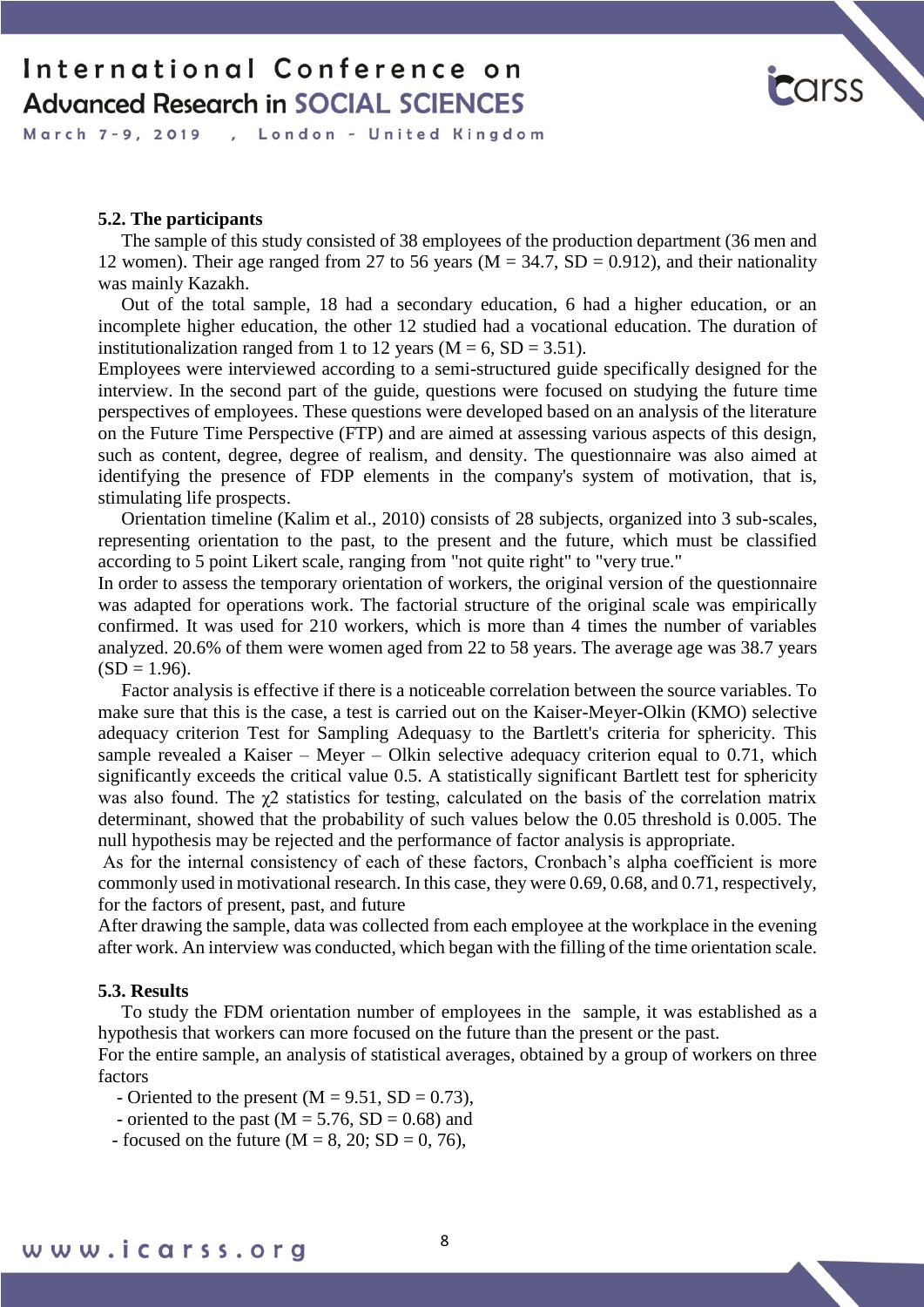

March 7-9, 2019 , London - United Kingdom

> which is generally consistent with the established hypothesis. A qualitative analysis of these statistical tools shows a great orientation of employees towards the present, but also to a large extent towards the future.

> A statistical comparison of these statistical means shows that the difference between the present and the past is statistically significant ( $Z = 1.984$ ,  $p = 0.023$ ), the same thing happens between the present and the future ( $Z = 2.234$ ,  $p = 0.036$ ), and the past and the future ( $Z = 2.136$ ,  $p = 0.032$ ).

> Despite some differences that may be found in the time orientation of workers, which imply a more obvious orientation to one of the time zones, a statistical analysis of the results representing the entire sample confirmed the qualitative analysis performed, showing that employees generally appreciate the present and the future.

> The qualitative and quantitative analysis of the interview showed a significant difference in the value orientations of the group of workers with short motivation at the present time and the group of workers with far-reaching motivation for the future;

> **1. Qualification of workers.** In groups of workers with short and long-range motivation, there is a significant difference in qualifications. 78% of the group of workers with short motivation were workers with low and lower average qualifications, while the group of workers with long-term motivation accounted for 86% of workers with high and above average qualifications. This demonstrates the relationship between the growth of skills and increasing distance in motivation. Highly qualified employees become more interested in long-term cooperation with the company and vice versa future-oriented employees become interested in improving their skills and correspondingly higher returns for the company with which they associate their future.

> **2. Motivation to change jobs.** 63% of employees from the group of workers with short motivation had work experience in the company up to 3 years, 24% had herds of work up to 5 years and only 13% had work experience from 5 to 10 years. This underlines the high correlation between employee turnover and the type of employee motivation. Workers with short motivation have significant motives for changing jobs. On the contrary, the employees of the far-motivated group were distinguished by a focus on the constancy of work in the company, and they had a low level of staff turnover. 49% of the group's employees had 10 years of experience in the company, 23% from 5 to 10 years and only 18% had less than 5 years of experience. Thus, it is clear that long-term motivation leads to an increase in the length of service in the company and better integration into the company. At the same time, in the process of interviewing, 36% of workers from the short motivation group were ready to change jobs in the near future and were looking for more profitable work. On the contrary, in the group of workers with long-range motivation, only 12% of workers were aimed at changing jobs.

> **3. The involvement and integration of employees in the company.** In order to ascertain the impact of the far distance oriented workers on the company's commitment they was asked about the knowledge of the strategy and the mission of the company. A significant part of the group of workers with short motivation (89%) failed to formulate the mission and strategy of the company. The employees responded that they were indifferent to the strategic problems of the company, they were not interested in the strategic position of the company in the market and its mission. Employees could not answer such questions as "Does the company have a product quality management system"; "What is the marketing strategy of the company?" "What investments have been made for the development of the company in recent years." On the contrary, employees with FDM actively showed interest in the company's competitiveness strategy. Despite the fact that this group also had a high percentage of ignorance of the company's mission (78%), employees of this group as a whole showed great interest in the company's strategy, its competitiveness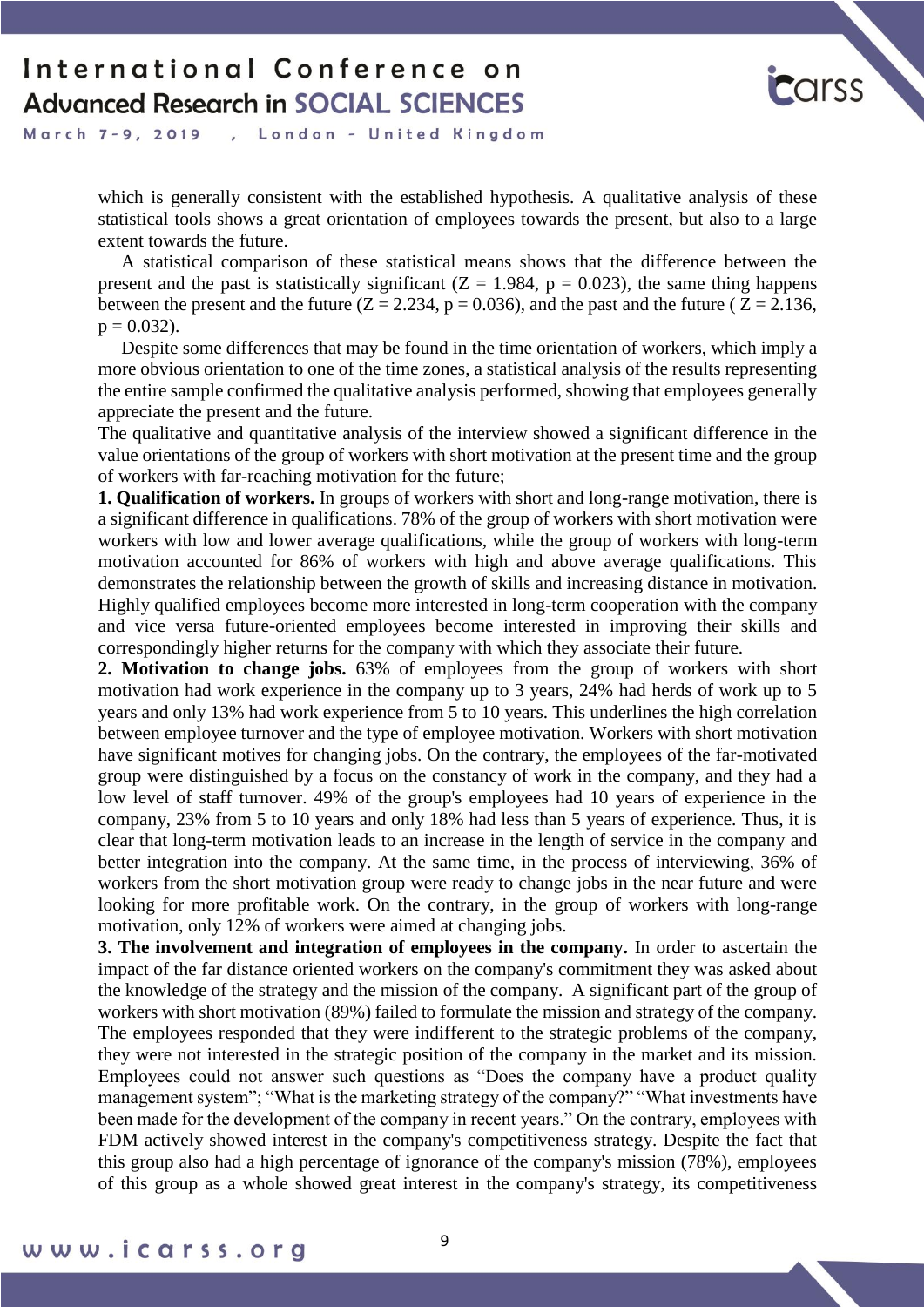

March 7-9, 2019 , London - United Kingdom

> compared to other companies, saw its prospects and believed that the company leadership position in the market.

> **4. The main motives of the work.** Answering the questions about the main motives contributing to the effective work of the workers from the group with a short motivation, they answered that they were primarily interested in wages and other moral payments of benefits and compensation. Workers noted that their primary tasks are the material well-being of their own and their families, and for the sake of high wages they are ready to change jobs if such work is offered. Such high interest in the present was fueled by sufficiently high inflation in the country and consumer expectations of price increases, which was directly noted in the interviewing process. Workers from the FDM group as a whole also maintained a high interest in wages (87%). However, unlike the first group, significant interest was expressed by the employees of this group to moral incentives and noted that moral incentives contribute to satisfaction.

> **5. Job satisfaction.** In general, 52% of workers with short motivation expressed high job satisfaction, 32% responded that they were more satisfied than dissatisfied. At the same time, the level of wages and working conditions were noted as factors of satisfaction with them. It is noteworthy that employees with FDM, the percentage of satisfaction was slightly lower than in the group with a short motivation. Only 46% of the group's employees expressed high job satisfaction. 43% of workers expressed doubt, responding evasively, which is more likely than dissatisfied. In the process of interviewing, employees expressed their reasons for their insufficiently high satisfaction. The main motive was reduced to the fact that employees would like to see a system that more clearly noted their high performance over a long period of work in the company. In particular, employees noted as incentives one-time annual payments, bonuses, or other social benefits and compensation. In other words, it was about the reward of merit to the company depending on the length of service and labor productivity, that is, elements that were widely used and still have a place in the Japanese system of life-long employment.

#### **5.4. Future research**

 The present study only initiated the elimination of a huge gap in operational management and the development of the Far Distance Motivation of employees. The study showed that this direction requires a more in-depth study regarding the effect of long-term motivation of workers on labor productivity. For this purpose, it is necessary to conduct industry experimental studies with the possibility of collecting and comparing pre-experimental and post-experimental data.

 The author also hopes that many comparative studies of Short and Far Distance Motivation will be investigated, including from the point of view of the influence of seniority, corporate pay systems and operations on the dynamics of employee motivation. Of particular interest and open direction in the development of the theory and practice of FDM are the study of the problems of designing corporate motivation systems aimed at supporting and developing FDM of employees.

 Work should be done on research methods to reduce the role of the future time perspective (FTP) in operations, for which need to identify more number of potential variables and mechanisms by which FTP can affect employee productivity and satisfaction.

The empirical data obtained as a result of such studies will allow a better understanding of the factors associated with the FDM of the employee and, therefore, develop effective mechanisms of motivation, increase productivity and improve the social orientation of the business.

### **Conclusion**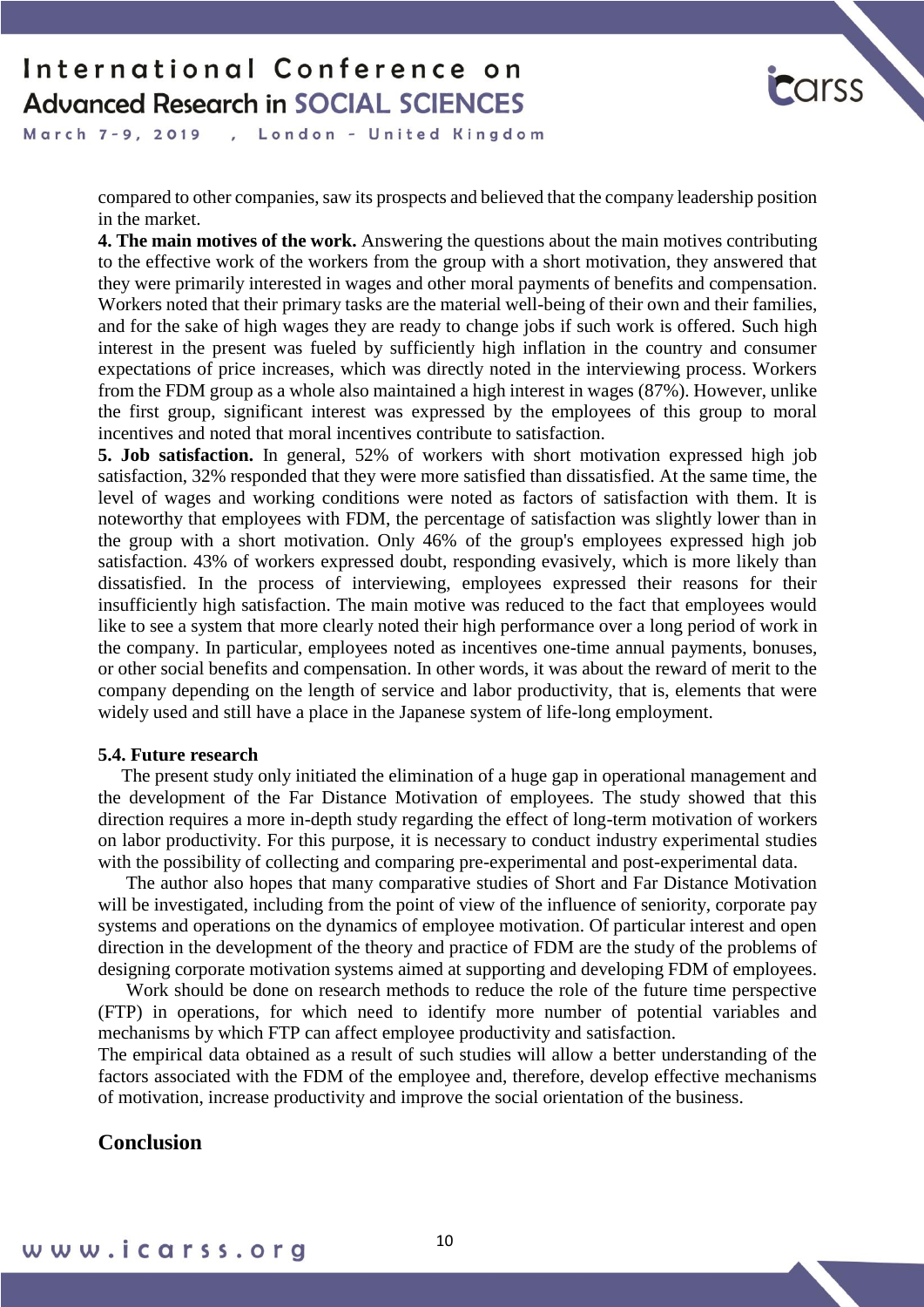

March 7-9, 2019, London - United Kingdom

 Personnel motivation is one of the most relevant problem management operations. Over the course of a century, theoretical and operational models of motivation have been developed. However, as the analysis of these models shows, they all have one serious gap. It is connected with the fact that researchers consider models of motivation in statics, that is, in the short term. The study of motivation in the far distance perspective is remained a gap, its potential remains unfulfilled until today.

 The study showed that in certain periods of employee career, far distance motivation begins to play a significant role. At the same time, the role of FDM increases for the most valuable group of highly professional workers. This is also confirmed by research. Failure to use this reserve incurs a certain loss in productivity for the business.

#### **References**

[1]. Bernays, W. and Vickers,N., (2018). Is Motivation a Myth?: Understanding the Process to Master Productivity: Themeworks Production.

[2]. Gardner, W. and Shah, J., (2007). Handbook of Motivation Science, 1st ed. Durham Univ.: The Guilford Press.

[3]. Alejeal, R., (2018). People Processes: How Your People Can Be Your Organization's Competitive Advantage: Lioncrest Publishing.

[4]. Yukl, G., (2012). Leadership in Organizations, 8th Ed.: Pearson.

[5]. Kanfer, R., Ghen, G. and Pritchard, R., (2012). Work Motivation: Past, Present and Future (SIOP Organizational Frontiers Series), 1st Ed.: Routledge.

[6]. Pinder, G., (2015). Work Motivation in Organizational Behavior, 2-nd ed.: Routledge.

[7]. Latham, G., (2012). Work Motivation: History, Theory, Research, and Practice, 2-nd ed.: SAGE Publications, Inc.

[8]. Vaisse, F. and d'Argent, L., (2017). Motivation et performance: 700 citations et 30 techniques pour surmonter les épreuves, atteindre vos objectifs, et réaliser vos projets (Développement personnel): Independently published

[9]. Mackay, A., (2017), Motivation , Ability and Confidence Building in People, 1-st ed.: Butterworth-Heinemann.

[10]. Allen, J. and McCarthy, M. (2015), How to Engage, Involve, and Motivate Employees: 1-st ed.: Building a Culture of Lean Leadership and Two-Way Communication Productivity Press.

[11]. Nevid, J. S., (2013). Psychology: Concepts and Applications. Belmont, CA. : Wadsworth Cengage Learning.

[12]. Ellliot, A. J. & Covington, M., (2001). Approach and Avoidance Motivation, Educational Psychology Review, 13, 2.

[13]. Barbara, R., Bucklin, H.M. & Alyce, M. D, (2003). The Effect of Individual Monetary Incentives With and Without Feedback. Journal of Organizational Behavior Management, p.p. 64-94.

[14]. Jonathan, M., Christine, O. and Yvonne, B., (2002). Employee ownership, motivation and productivity, A research report for Employees Direct from Birkbeck and the Work Foundation.